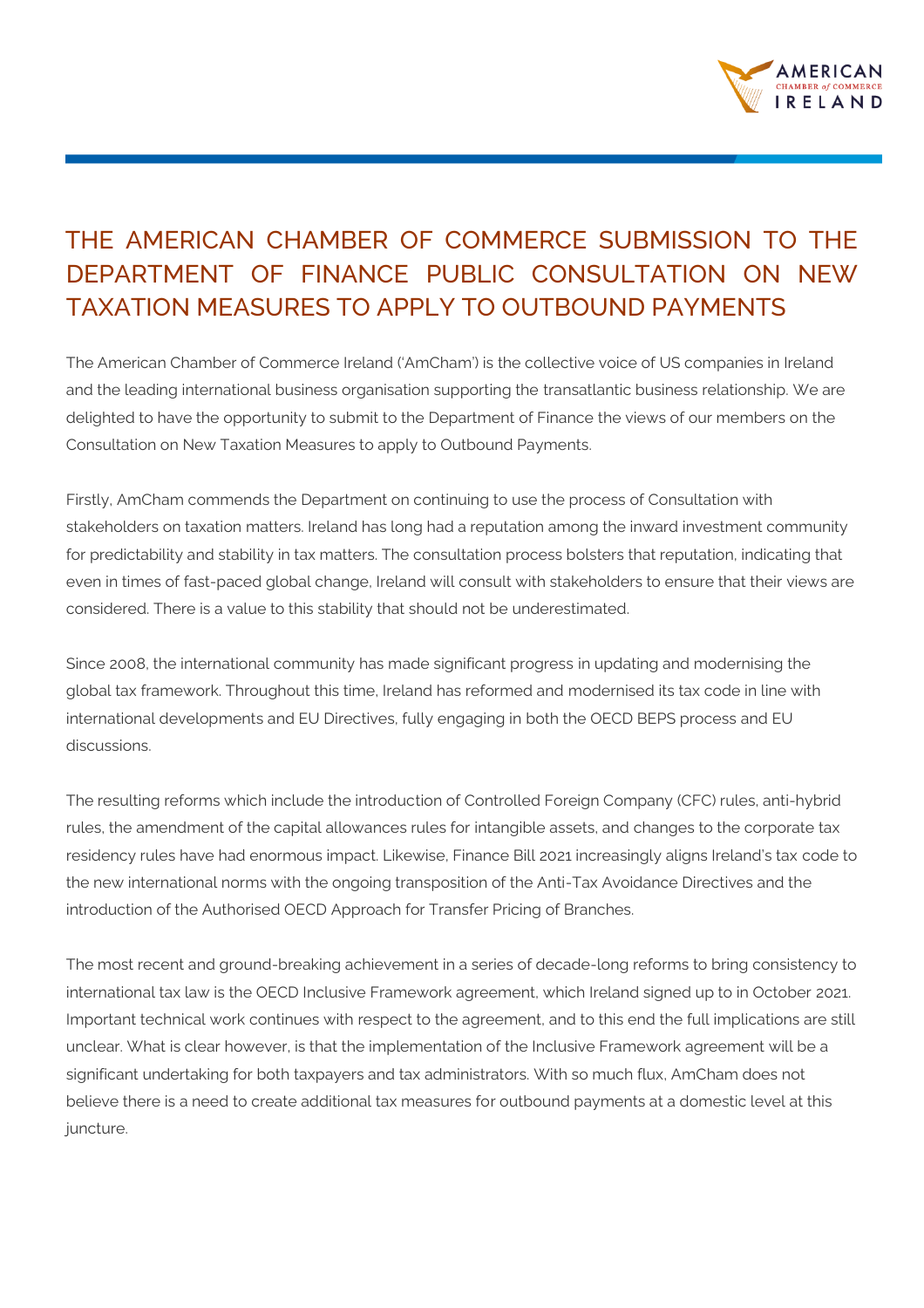

AmCham members believe that the enactment of any new measures would be premature and create unnecessary complications resulting from the layering of new rules on top of an evolving tax system. With Pillar II set to be enacted in Finance Bill 2022, no additional tax measures around outbound payments should be considered until the Inclusive Framework agreement has been embedded within Ireland's domestic tax laws and the nuances and impact of this landmark change to the global tax landscape examined and understood.

Furthermore, page three of the consultation document refers to "Legislation to prevent double non-taxation to be introduced applying to outbound payments towards jurisdictions on the EU list of non-cooperative jurisdictions, no-tax, and zero-tax jurisdictions." The implementation of Pillar II will eliminate double nontaxation.

In addition, it is worth highlighting that Ireland has already fulfilled its commitment to the EU to implement defensive measures against countries on the EU blacklist by amending the CFC rules.

Considering the priorities laid out in the National Recovery and Resilience Plan, AmCham understands the need to have sustainable tax revenues. However, AmCham is of the opinion that the greatest way to achieve this objective is through business-friendly practices that promote investment and grow jobs.

Regarding the three categories of outbound payments—dividends, interest, and royalties—highlighted in the Consultation, AmCham has provided thoughts on the potential introduction of new measures below.

## **Dividends**

As dividends are not a tax-deductible payment and are *prima facie* subject to dividend withholding tax, they cannot be considered a "base eroding" payment and therefore should not be grouped with the outbound payments under consideration in this Consultation.

## **Interest**

With the previous work done around ATAD, Interest Limitation Rules, and enhanced transfer pricing provisions related to Debt Capacity, AmCham believes that the Department has introduced effective measures in relation to interest.

In addition, the Department has achieved the appropriate balance between interest withholding tax and exemptions, such as the Quoted Euro Bond and wholesale debt instruments exemptions, which our members believe should be maintained.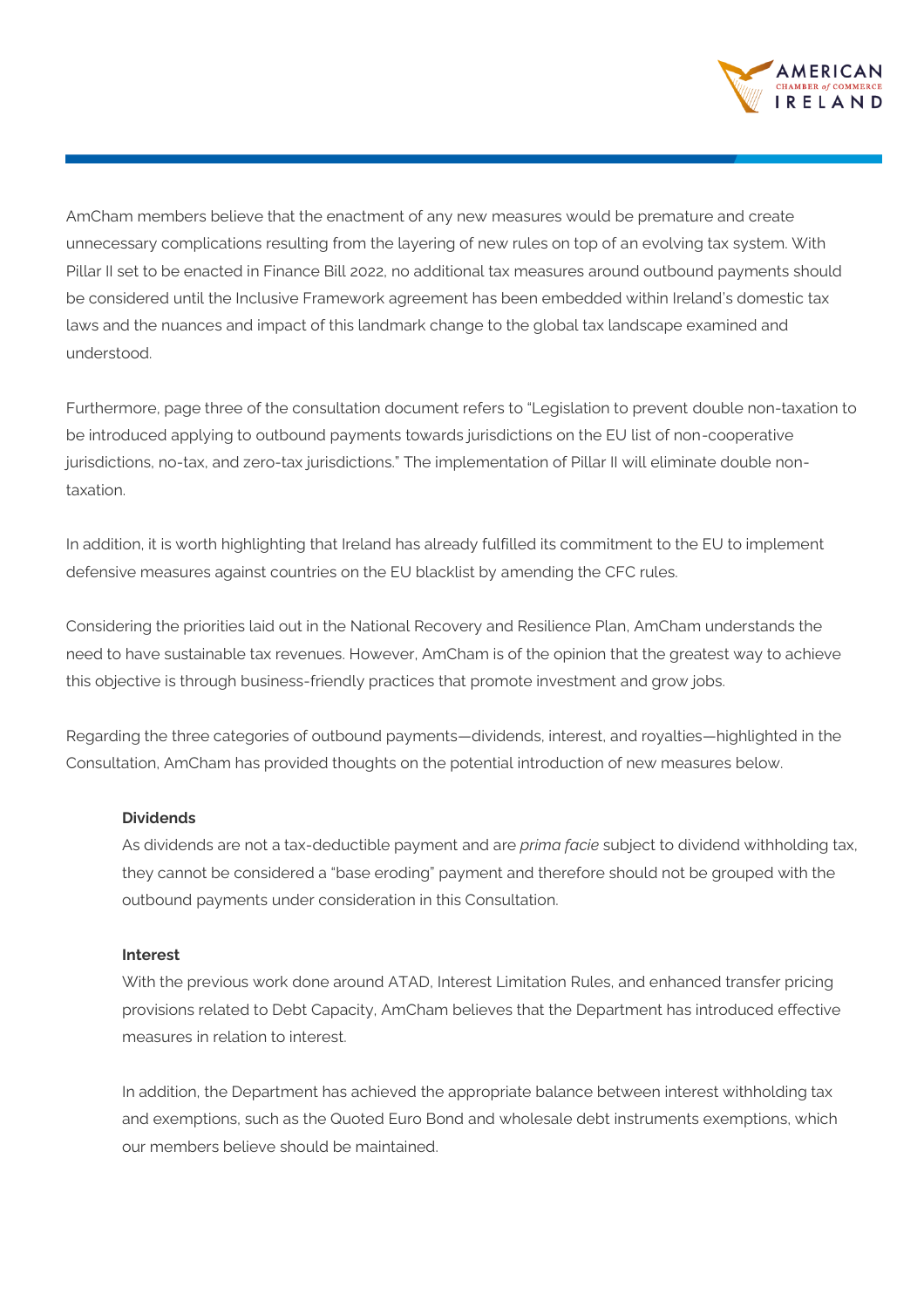

The introduction of further tax measures on interest would be untimely in light of the changes that will occur with the implementation of Pillar II. Introducing additional taxation measures without having clarity about the details of Pillar II could potentially result in double taxation.

Moreover, any new measures that would go further than Pillar II will make Ireland's domestic tax policy less attractive than those of its competitor nations. As AmCham has outlined in previous consultations, Ireland's existing interest deductibility rules are already complex. Rather than introduce new measures, simplification of Ireland's tax regime is urgently required to enhance Ireland's competitiveness and its reputation as a great place to do business.

## **Royalties**

AmCham acknowledges previous changes made by the Department of Finance to reduce the amount of outbound royalty payments to offshore financial centres. A combination of factors including changes to Ireland's residency rules for Corporation Tax, the OECD Transfer Pricing Guidelines, and alterations to the US tax code following the Tax Cuts and Jobs Act of 2017 have caused many US multinational corporations (MNCs) to review their business models.

According to Mr. Seamus Coffey's *The changing nature of outbound royalties from Ireland and their impact on the taxation of the profits of US multinationals* (May 2021), $^1$  these changes have had a significant impact on the destination of outbound royalty payments from Ireland. Royalty payments from Ireland to the US jumped to €52 billion in 2020 having been at approximately €8 billion a year for the five previous years.

As Coffey's analysis explains, the 2020 data shows that outbound payments are now going to the US, and the annual reports of these MNCs show a large increase in the profits being attributed to USbased operations.

The European Commission has raised concerns about the volume of outbound royalty payments from Ireland. However, as Coffey notes, the high level of outbound payments should not give cause for alarm as it does not signal aggressive tax planning since greater shares of these payment are now flowing directly into the US as opposed to offshore financial centres. This trend is likely to increase in coming years.

Considering the impact of these recent changes, the results of Coffey's research, and the anticipation of a continued trend of outbound payment flows that align with companies' economic footprints,